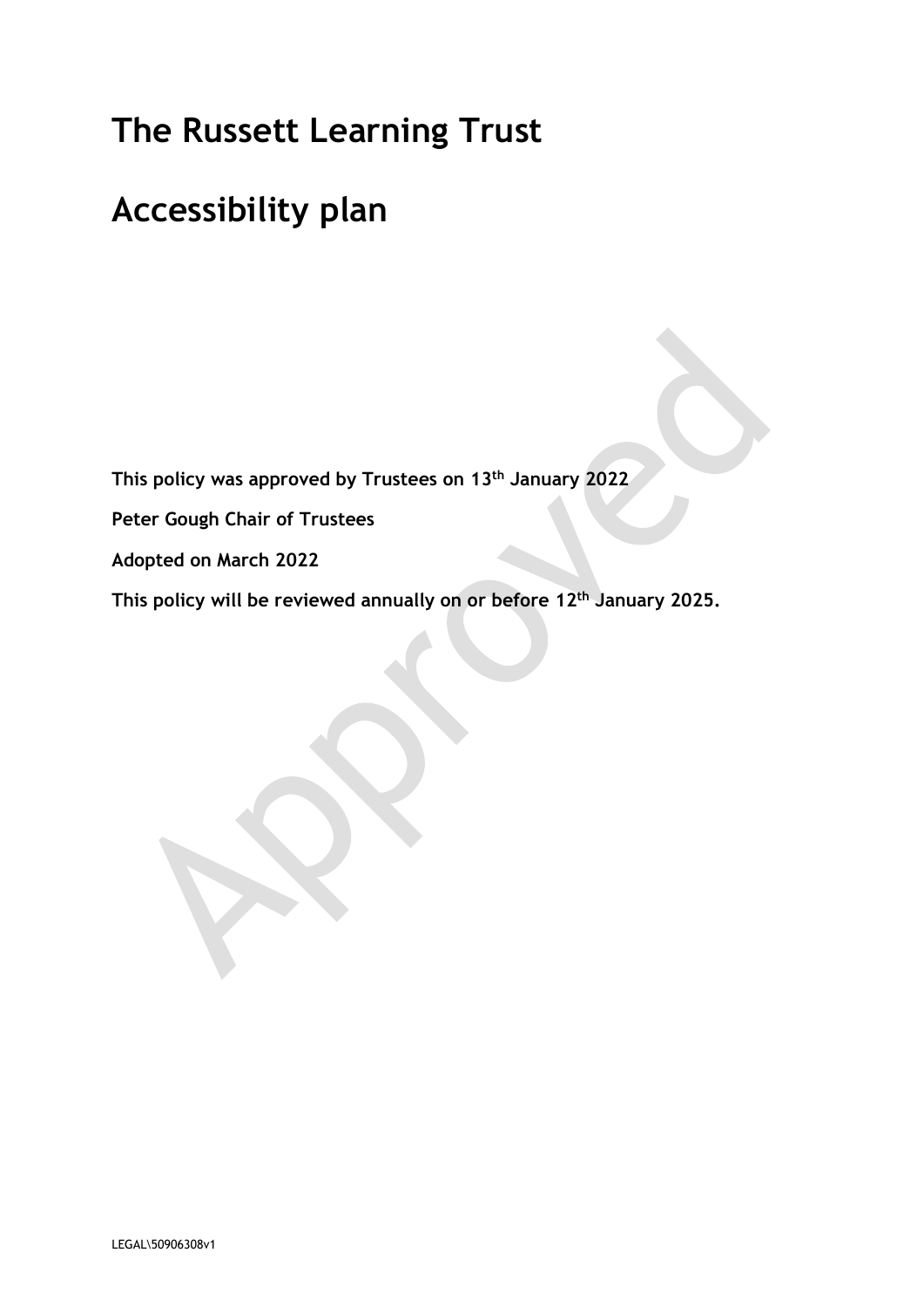#### **1 Policy Statement**

1.1 The Equality Act 2010 requires The Russett Learning Trust ("the Trust") to publish an Accessibility plan in respect of the academy; The Russett School.

The plan must cover the Trust's actions to improve accessibility in 3 key areas:

- increased access to the curriculum for disabled pupils;
- improvements to the physical environment to increase access to education and associated services at the academies for disabled pupils; and
- improvements in the provision of information for disabled pupils where it is provided in writing for non-disabled recipients.
- 1.2 This plan is to be adequately resourced, effectively implemented and regularly reviewed and revised as necessary, at least every three years.

### **2 What are the principles behind this policy?**

The Trust is committed to:

- demonstrating a commitment to developing access to the school for all pupils
- reflecting the views, wishes, aspirations and concerns of parents and pupils and be based on a culture of high expectations for all
- reflecting an understanding of other legislation that provides protection to children, such as that on race, human rights and health and safety
- being guided by the National Curriculum Inclusion Statement and the aims set out for the school curriculum
- supporting a problem-solving approach and a commitment to the effective and sustainable use of resources
- using information from audit and other data collection approaches validated by research
- showing how the school plan is coordinated with the LA's strategy
- embedding accessibility within the school improvement process
- making explicit links with the work of other agencies
- including a clear evaluation strategy.

#### **3 Accessibility Plans**

The template strategic accessibility plan for the academy is set out in Annex A. The academy is required to submit its accessibility plan for Trust approval on an annual basis. These will be published on the Russett School's website.

Accessibility Plan Annex A